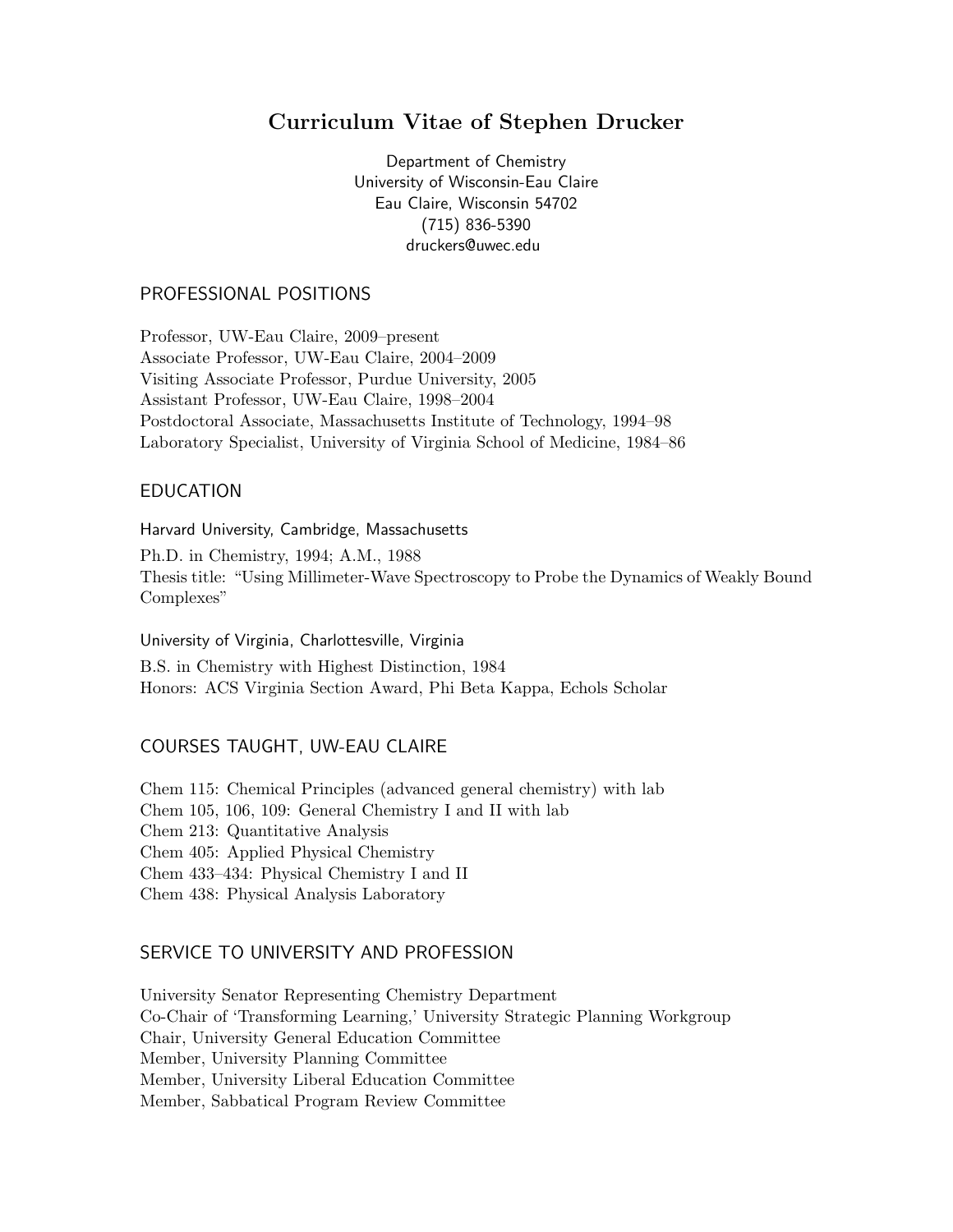## SERVICE TO UNIVERSITY AND PROFESSION (cont'd)

Member, University Research and Creative Activity Council

Reviewer of manuscripts for The Journal of Physical Chemistry, The Journal of Chemical Physics, The Journal of Molecular Spectroscopy, and Journal of Quantitative Spectroscopy and Radiative Transfer

Reviewer of grant proposals for the National Science Foundation (ad hoc and panel), American Chemical Society, Research Corporation, Department of Energy, and German Research Foundation

## RESEARCH STUDENTS AND GRADUATE PLACEMENT

| 1. Erik Charlson (1999)        | Medical School, Mayo Clinic                            |
|--------------------------------|--------------------------------------------------------|
| 2. Nick Gagnon (2001)          | High School Physics Teacher                            |
| 3. Jason Van Zanten (2001)     | Chemistry Ph.D. Program, Berkeley                      |
| 4. Nathan Pillsbury (2003)     | Chemistry Ph.D. Program, Purdue                        |
| 5. Emily Gilles (2004)         | Cell Biology and Genetics Masters Program, Mayo Clinic |
| 6. Logan Ausman (2004)         | Chemistry Ph.D. Program, Northwestern                  |
| 7. Elizabeth Brown (2006)      | Medical School, Medical College of Wisconsin           |
| 8. Laura Hoffelt (2007)        | Medical School, Michigan State                         |
| 9. Mitchell Springer (2007)    | Human Genetics Ph.D. Program, Pittsburgh               |
| 10. Sydney Jagusch $(2010)$    | <b>Nurse</b>                                           |
| 11. Andrew Johnson (2010)      | Astrophysics Ph.D. Program, Minnesota                  |
| 12. Nikolaus Hlavacek (2010)   | Chemistry Ph.D. Program, Berkeley                      |
| 13. Daniel Stupca (2010)       | Analytical Chemist, 3M                                 |
| 14. Kaitlyn Hellenbrand (2010) | Mathematics Ph.D. Program, Texas A&M                   |
| 15. Dexter Davis (2012)        | Chemistry Ph.D. Program, Purdue                        |
| 16. Michael McAnally (2012)    | Chemistry Ph.D. Program, Northwestern                  |
| 17. Luke Desilet $(2013)$      | Software Engineer, Epic                                |
| 18. Katie Zabronsky (2013)     | Food Scientist, Penford Corp.                          |
| 19. Ashley Sexton $(2014)$     | Cancer Biology Ph.D. Program, Minnesota                |
| 20. Olivia Vuylsteke (2015)    | Mechanical Engineering B.S. Program, Minnesota         |
| 21. Shuting Qiu $(2016)$       | Computer Science M.S. Program, Rice                    |
| 22. Michael McDonnell (2018)   | Physics Ph.D. Program, Berkeley                        |
| 23. Noel Weber (2018)          | Medical School, American University of Antigua         |
| 24. Drew Christianson (2019)   | Chemistry Ph.D. Program, Virginia                      |
| 25. Hannah Nennig (2019)       | Chemistry Ph.D. Program, Iowa                          |
| 26. Anna Sessions $(2019)$     | Chemist, Pharmaceutical Product Development, LLC       |
| 27. Devon Hucek (current)      | Chemistry Major                                        |
| 28. Sean Parsons (current)     | Chemistry Major                                        |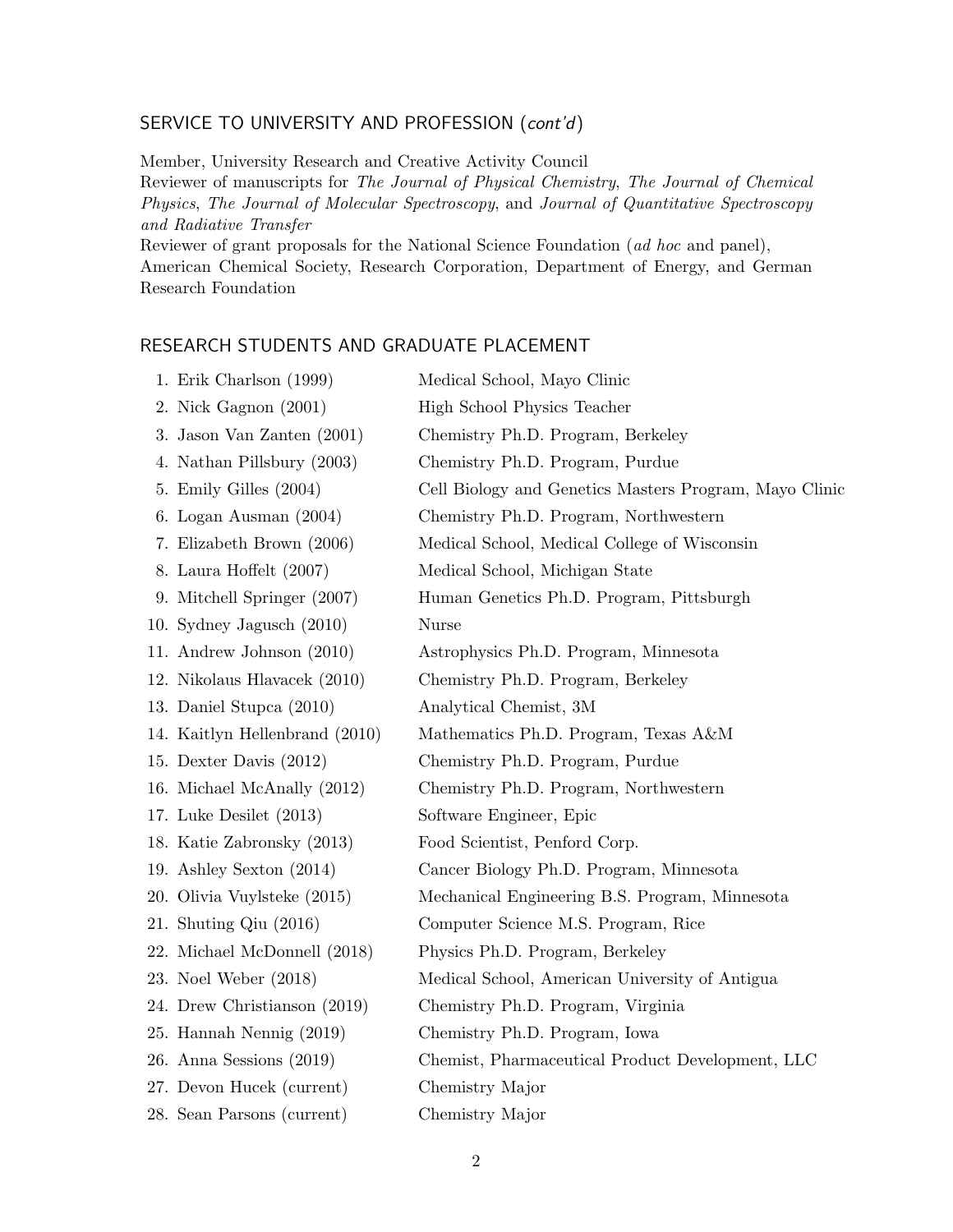#### GRANTS AND AWARDS (Total funding of \$1.6 M since 1998)

- 1. "Understanding Photochemical Properties of Molecules," University of Wisconsin-Eau Claire (UW-EC) Startup Grant, \$25,000, 1998.
- 2. "Cavity Ringdown Spectroscopy of Triplet State Molecular Species," Camille and Henry Dreyfus Foundation Faculty Start-Up Grant for Undergraduate Institutions, \$20,000, 1998–2003.
- 3. "Spectroscopic Studies of Electronically Excited Sates of Molecules," Research Corporation Cottrell College Science Award, \$26,700 plus \$10,000 University match, 1999–2001.
- 4. "Spectroscopic Studies of Electronically Excited Sates," American Chemical Society Petroleum Research Fund, Type GB, \$25,000, 1999–2001.
- 5. "Acquisition of a Digital Oscilloscope" (with Marcus McEllistrem), UW-EC Office of University Research, \$6500, awarded Fall Semester 1999.
- 6. "Enhancement of Computing Resources in Chem 431/432," UW-EC Network for Excellence in Teaching, \$925 for Spring Semester 2000.
- 7. Summer Research Experiences for Undergraduates, Kell Scholarship, and Faculty/Student Research Collaboraton programs, UW-EC Office of Research and Sponsored Programs, \$66,600 (total for 18 grants from 1999–2004, 2012–2014, 2016, 2019–20).
- 8. "Acquisition of a Transportable Pulsed Laser System to Enhance Undergraduate Research Programs" (PI Drucker with co-PI's W.F. Polik, Karen Muyskens, Mark Muyskens, and Timothy Zwier), National Science Foundation Major Research Instrumentation Program, \$241,663, 2004–2009.
- 9. "Spectroscopic Studies of Cyclic Enones in Triplet Excited States," American Chemical Society Petroleum Research Fund, Type B, \$50,000, 2005–08.
- 10. University Research and Creative Activity Travel Award, UW-EC Office of Research and Sponsored Programs, \$2500, 2005.
- 11. "RUI: Cavity Ringdown Spectroscopy of Cyclic Enones in Triplet Excited States," National Science Foundation, \$190,050, 2005–09.
- 12. "Implementation of Advanced Laser Techniques to Contemporize Undergraduate Research in Physical Chemistry," UW-EC Claire full-year sabbatical award, 2005–06.
- 13. "Spectroscopy of Triplet Excited States," Henry Dreyfus Teacher-Scholar Award, Camille and Henry Dreyfus Foundation, \$60,000 plus \$14,000 University match, 2006–11.
- 14. "RUI: Spectroscopic Studies of Cyclic Conjugated Molecules in Triplet (n,pi\*) Excited States," National Science Foundation, \$222,318, 2009–14.
- 15. "Enhancement of a Jet-Cooled Laser Spectroscopy System," UW-EC full-year sabbatical award, 2012–13.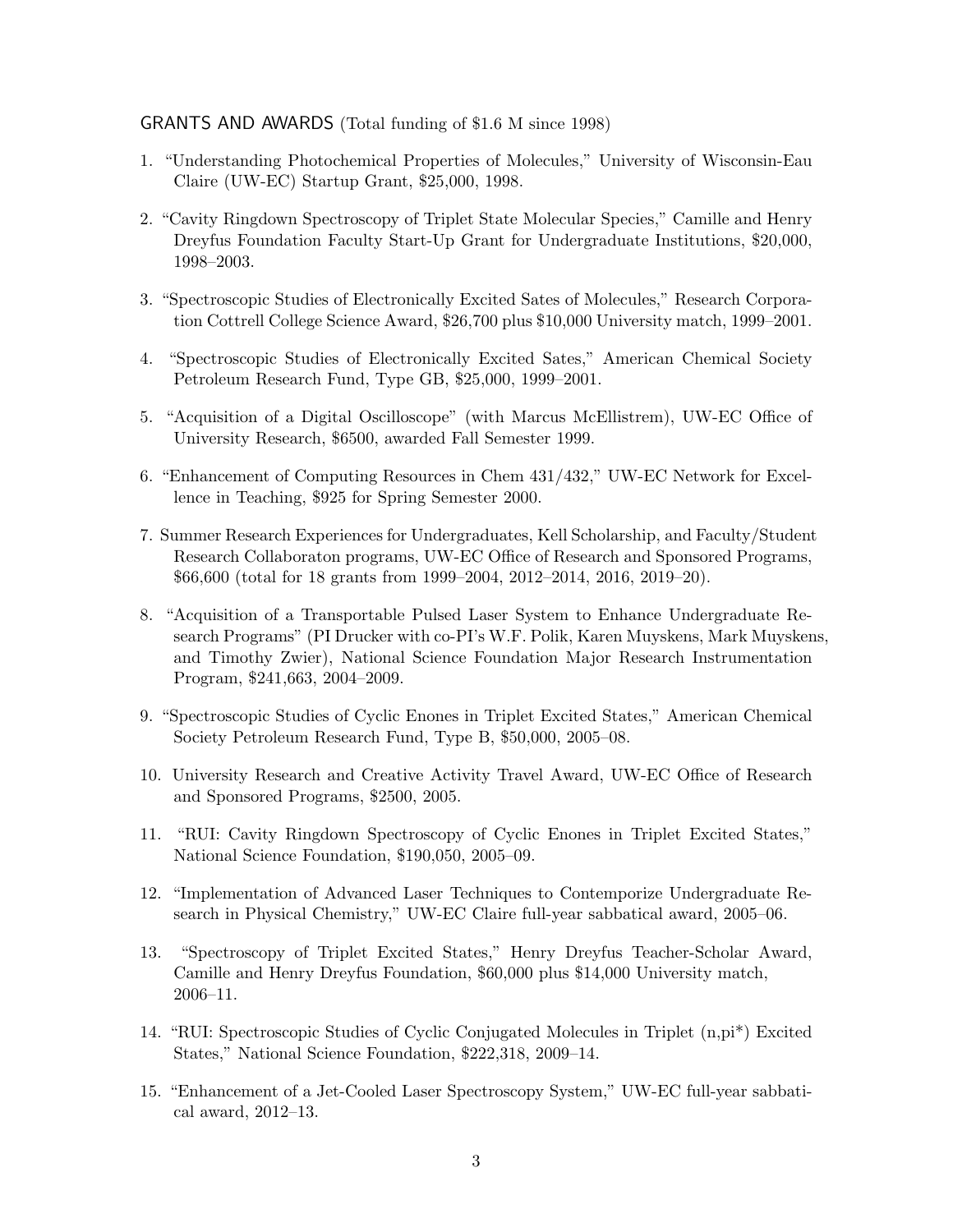#### GRANTS AND AWARDS (cont'd)

- 16. "RUI: Spectroscopic and Computational Studies of Alpha,Beta-Unsaturated Carbonyl Compounds in Triplet Excited States," National Science Foundation, \$228,619, 2014–19.
- 17. "Spectroscopic Characterization of Acrolein in Its Lowest Triplet  $(n, \pi^*)$  State," American Chemical Society Petroleum Research Fund, Type UG, \$70,000, 2014–18.
- 18. "Computational Investigation of Conjugated Organic Molecules in Triplet Excited States," Extreme Science and Enigineering Discovery Environment (XSEDE) allocation of high-performance computing time, 150,000 hours (2016).
- 19. Professor of the Year Award, UW-Eau Claire Studient Affiliate Chapter of the American Chemical Society, 2017.
- 20. "RUI: Spectroscopic and Computational Studies of Cyclic Enone Molecules in Electronic Excited States," National Science Foundation, \$334,554, 2020–23.

PUBLICATIONS (\*denotes undergraduate collaborator)

- 1. Greg Brewer, Stephen Drucker\*, Jaymee Girard, Charles Grisham, and Ekk Sinn. The Crystal and Molecular Structure of Pentaamminecobalt(III) Phosphate Trihydrate, a Sodium–Potassium ATPase Probe, Inorg. Chim. Acta 89, 105 (1984).
- 2. Richard Whitehill, Stephen Drucker\*, James A. McCoig, William E. Hooper, John E. Gatesy, Robert E. Fechner, and Gary Balian. Induction and Characterization of an Interface Tissue by Implantation of Methylmethacrylate Cement into the Posterior Part of the Cervical Spine of the Dog, J. Bone and Joint Surgery 70-A, 51 (1988).
- 3. A.L. Cooksy, S. Drucker, J. Faeder\*, C.A. Gottlieb, and W. Klemperer. High Resolution Spectrum of the  $v = 1$  II State of ArHCN, *J. Chem. Phys.* **95**, 3017 (1991).
- 4. S. Drucker, A.L. Cooksy, and W. Klemperer. Spectroscopic Characterization of the Lowest  $\Pi$  and  $\Sigma$  Bending States of ArHCN, *J. Chem. Phys.* **98**, 5158 (1993).
- 5. Fu-Ming Tao, S. Drucker, R.C. Cohen, and W. Klemperer. Ab initio Potential Energy Surface and Dynamics of He—CO, J. Chem. Phys. 101, 8680 (1994).
- 6. Stephen Drucker, Fu-Ming Tao, and William Klemperer. Bound States of HeHCN: Ab Initio Calculation and High-Resolution Spectroscopy, J. Phys. Chem. **99**, 2646 (1995).
- 7. Fu-Ming Tao, Stephen Drucker, and William Klemperer. Intermolecular Potentials and Rovibrational Energy Levels of the Ar Complexes with HCN and HCCH, J. Chem. *Phys.* **102**, 7289 (1995).
- 8. Stephen Drucker, Jonathan P. O'Brien, Paresh Patel\*, and Robert W. Field. The Effects of Triplet Perturbations on Photophysical Processes in the  $\tilde{A}^1A_u$  State of Acetylene, J. Chem. Phys. 106, 3423 (1997).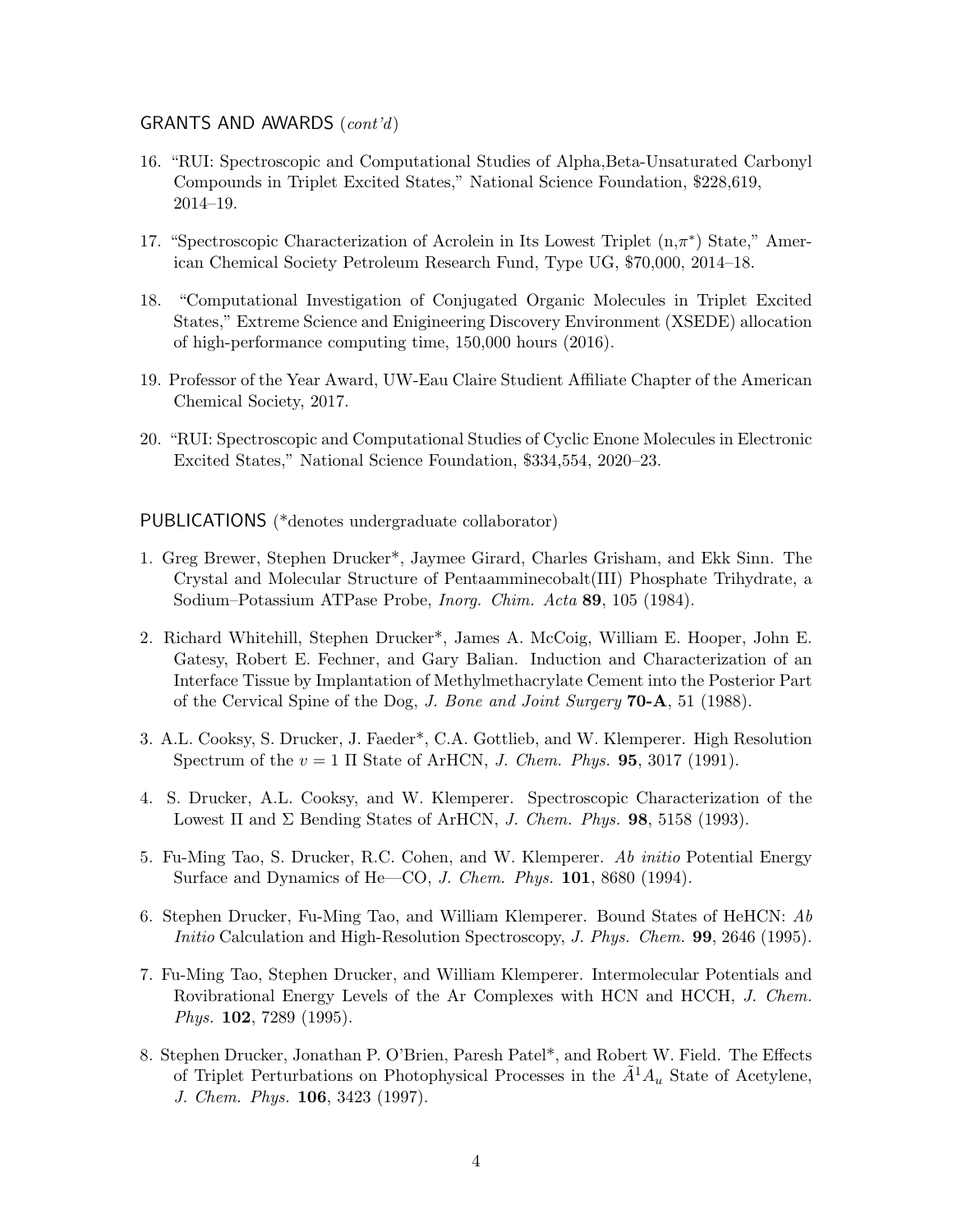#### PUBLICATIONS (cont'd)

- 9. Susan J. Humphrey, Christopher G. Morgan, Alec M. Wodtke, Kevin L. Cunningham, Stephen Drucker, and Robert W. Field. Laser Excited Metastable States of Acetylene in the  $5.5 - 5.7$  eV Region, *J. Chem. Phys.* **107**, 49 (1997).
- 10. Nathan R. Pillsbury\*, Jaebum Choo, Jaan Laane, and Stephen Drucker. Lowest n, π<sup>∗</sup> Triplet State of 2-Cyclopenten-1-one: Cavity Ringdown Absorption Spectrum and Ring-Bending Potential-Energy Function, J. Phys. Chem. A 107, 10648 (2003).
- 11. Jaebum Choo, Sunghwan Kim, Stephen Drucker, and Jaan Laane. Density Functional Calculations, Structure, and Vibrational Frequencies of 2-Cyclopenten-1-one in its  $S_0$ ,  $S_1(n, \pi^*)$ ,  $T_1(n, \pi^*)$ , and  $T_2(\pi, \pi^*)$  States, *J. Phys. Chem. A* **107**, 10655 (2003).
- 12. Stephen Drucker, Jason L. Van Zanten\*, Nicholas D. Gagnon\*, Emily J. Gilles\*, and Nathan R. Pillsbury\*. Triplet Excited States Probed by Cavity Ringdown Spectroscopy (invited Feature Article),  $J.$  Molec. Struct.  $692$ , 1 (2004).
- 13. Nathan R. Pillsbury\* and Stephen Drucker. Ultraviolet Spectrum of Vinylamine, J. Molec. Spectrosc. 224, 188 (2004).
- 14. Emily J. Gilles\*, Jaebum Choo, Daniel Autrey, Mohamed Rishard, Stephen Drucker, and Jaan Laane. Ultraviolet Cavity Ringdown Spectra of 2-Cyclohexen-1-one and Its Potential Energy Function and Structure for the Electronic Ground State, Canadian Journal of Chemistry  $82$ ,  $867$  (2004).
- 15. Nathan R. Pillsbury\*, Timothy S. Zwier, Richard H. Judge, and Stephen Drucker. Jet-Cooled Phosphorescence Excitation Spectrum of the  $T_1(n, \pi^*) \leftarrow S_0$  Transition of 2-Cyclopenten-1-one, J. Phys. Chem. A 111, 8357 (2007).
- 16. Mohamed Z. M. Rishard, Elizabeth A. Brown\*, Logan K. Ausman\*, Stephen Drucker, Jaebum Choo, and Jaan Laane. Ultraviolet Cavity Ringdown Spectra and the  $S_1(n, \pi^*)$ Ring-Inversion Potential Energy Function for 2-Cyclohexen-1-one- $d_0$  and Its 2,6,6- $d_3$ Isotopomer, J. Phys. Chem. A 112, 38 (2008).
- 17. Laura M. Hoffelt\*, Mitchell G. Springer\*, and Stephen Drucker, Phosphorescence Excitation Spectrum of the  $T_1(n, \pi^*) \leftarrow S_0$  Transition of 4H-Pyran-4-one, J. Chem. Phys. 128, 104312 (2008).
- 18. Mitchell G. Springer\*, Nikolaus C. Hlavacek\*, Sydney P. Jagusch\*, and Stephen Drucker, Cavity Ringdown Spectrum of the  $T_1(n, \pi^*) \leftarrow S_0$  Transition of 4-Cyclopentene-1,3-Dione, J. Phys. Chem. A 113, 13318 (2009).
- 19. Nikolaus C. Hlavacek\*, Michael O. McAnally\*, and Stephen Drucker, Lowest Triplet  $(n, \pi^*)$  Electronic State of Acrolein: Determination of Structural Parameters by Cavity Ringdown Spectroscopy and Quantum-Chemical Calculations, J. Chem. Phys. 138, 064303 (2013).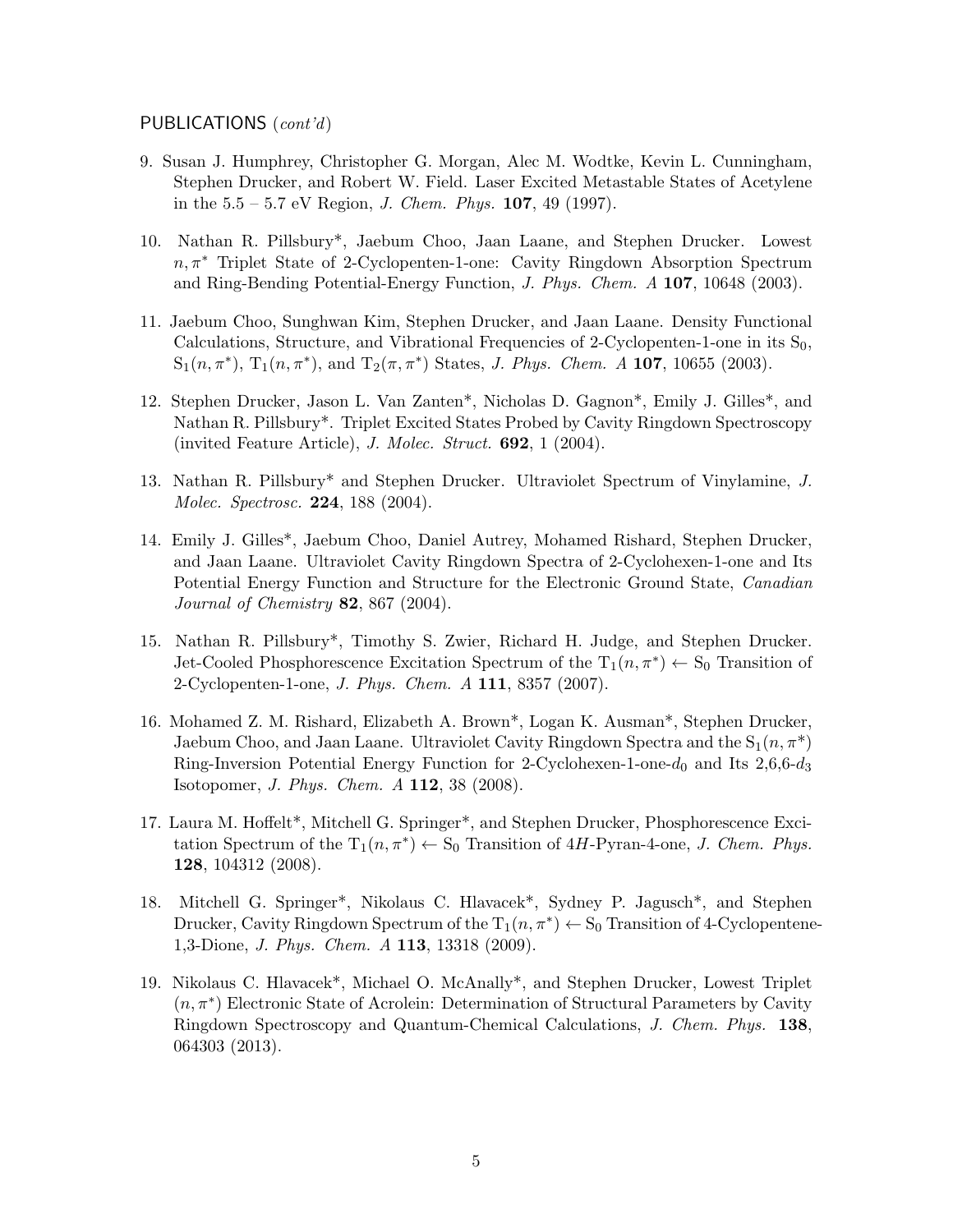## PUBLICATIONS (cont'd)

- 20. Michael O. McAnally\*, Katherine L. Zabronsky\*, Daniel J. Stupca\*, Kaitlyn Phillipson<sup>\*</sup>, Nathan R. Pillsbury<sup>\*</sup>, and Stephen Drucker, Lowest Triplet  $(n, \pi^*)$  State of 2-Cyclohexen-1-one: Characterization by Cavity Ringdown Spectroscopy and Quantum-Chemical Calculations, J. Chem. Phys. 139, 214311 (2013).
- 21. Ashley E. Mooneyham\*, Michael P. McDonnell\*, and Stephen Drucker, Cavity Ringdown Spectrum of 2-Cyclohexen-1-one in the CO/Alkenyl CC Stretch Region of the  $S_1(n, \pi^*) - S_0$  Vibronic Band System, *J. Phys. Chem. A*, **121** 2343 (2017).
- 22. Anna G. Sessions\*, Michael P. McDonnell\*, Drew A. Christianson\*, and Stephen Drucker, Triplet and Singlet  $(n, \pi^*)$  Excited States of  $4HP$ yran-4-one Characterized by Cavity Ringdown Spectroscopy and Quantum-Chemical Calculations, J. Phys. Chem. A, 123 6269 (2019).
- A. Michael O. McAnally\*, Sean W. Parsons\*, Olivia H. Vuylsteke\*, Shuting Qiu\*, Drew A. Christianson\*, and Stephen Drucker. Vibrational Frequencies of Cyclic Enone Molecules in  $(n, \pi^*)$  Excited States: Comparison between Spectroscopic and Quantum-Chemical Determinations. In preparation for submission to J. Phys. Chem. A, 2020.
- B. Sean W. Parsons\*, Piyush Mishra, Devon G. Hucek\*, Timothy S. Zwier, and Stephen Drucker. Jet-Cooled Phosphorescence Excitation Spectrum of the  $T_1(n, \pi^*) - S_0$  Transition in 4H Pyran-4-one. In preparation for submission to J. Phys. Chem.  $A$ , 2020.

## INVITED TALKS

"Laser Excitation of Triplet States: A Look through the Doorway"

- 1. Boston University, Department of Chemistry Seminar, March 12, 1997.
- 2. Wesleyan University, Department of Physics Seminar, November 6, 1997.

"Investigating Molecular Properties through Laser Spectroscopy"

- 1. Washington and Lee University, Department of Chemistry, January 12, 1998.
- 2. University of the South, Department of Chemistry, February 23, 1998.
- 3. Siena College, Department of Chemistry, February 26, 1998.
- 4. University of Wisconsin-Eau Claire, Department of Chemistry, March 5, 1998.

"Tickling Molecules with Laser Light"

University of Wisconsin-Eau Claire Faculty Forum, April 5, 2000.

- "Molecular Excited States Probed by Cavity Ringdown Spectroscopy" University of Wisconsin-La Crosse, Department of Physics and Astronomy Seminar, March 10, 2004.
- "Cavity Ringdown Studies of Triplet Excited States" Marquette University Chemistry Colloquium, April 15, 2005.
- "Jet-Cooled Spectroscopy of Triplet-State Molecules" Concordia College Chemistry and Physics Colloquium, October 26, 2006.